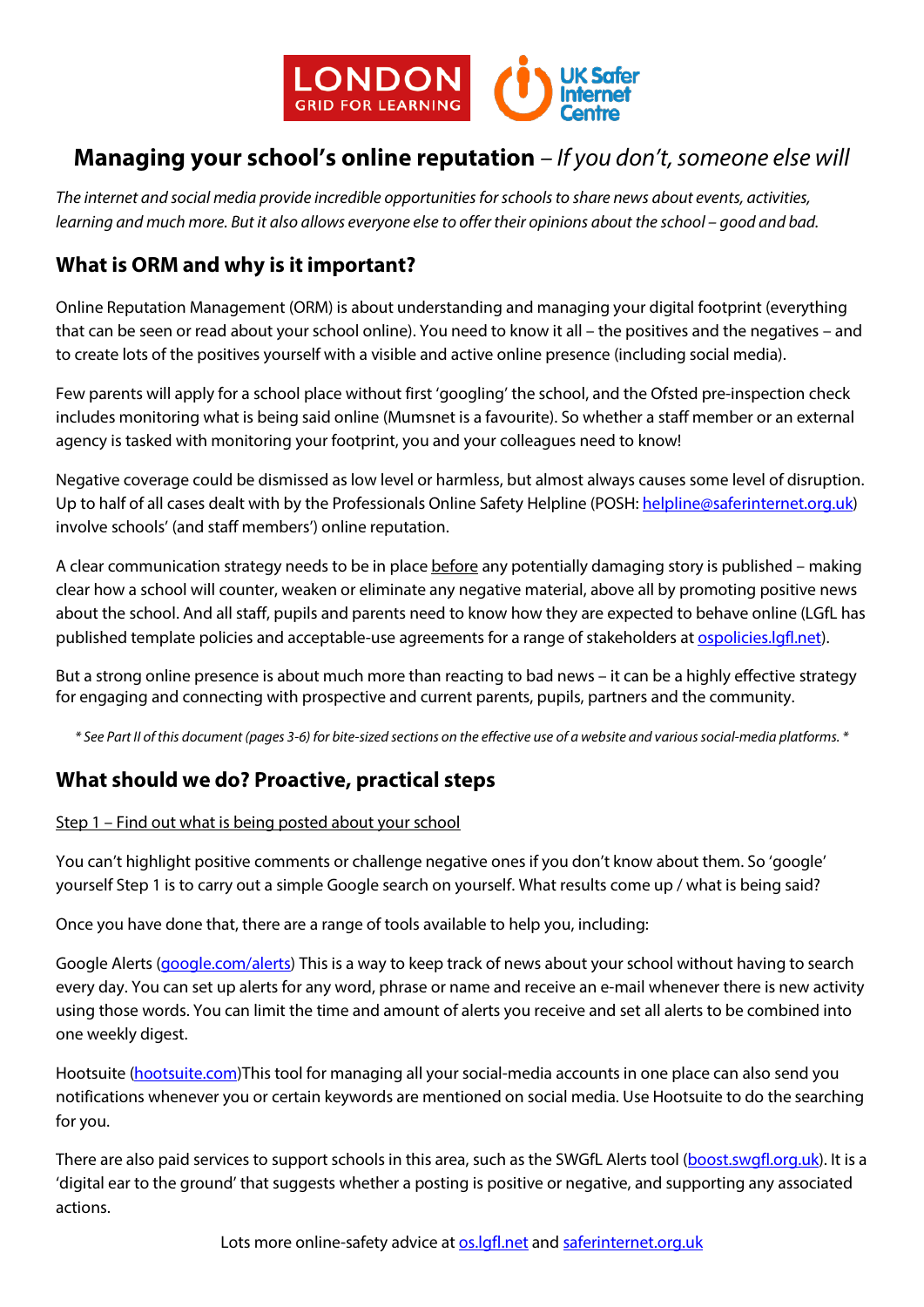

#### Step 2 - Manage negative content

If you find any negative comments online, there are a number of direct or indirect responses you can make. A direct response could be posting a reply to a parent who shared negative comments online. A suitable response might be "We notice you posted this online [link]. We'd really welcome an official complaint, here is our complaints procedure [link]". An indirect comment may refer to the general topic and explain the school's position without referencing the original comment (on the same or different medium).

You should always be very careful when assessing negative comments online. A simple rule is never respond online immediately, but take time to consider a response and to seek advice. Remember that any allegations (online or offline) need to be managed in accordance with the correct procedure: it's important that all staff understand this and know who to contact at any time (NQTs may see social media posts before headteachers).

A social media or engagement strategy will help you manage incidents and operate confidently and safely on these networks. Read the following sections to find out more how this might look in practice.

#### **A case study**

*"Somebody has set up a fake Twitter\* account with our school logo pretending to be us. It is sending out abusive tweets and making allegations about school staff. We think it's a student but we can't be 100% certain."*

#### Advice from POSH

Before reporting this to Twitter, see if a simple investigation leads you to a particular year group/peer group:

- Who follows the account and who does the account follow?
- Who has liked and/ or retweeted any messages?
- Who has tweeted on the account?

Twitter has clear policies: parody accounts are only allowed if this is clearly stated in the 'bio' (description). As this is not the case here, you could report the account for impersonation (against the terms of use), and ask for the account to be closed: [support.twitter.com/forms/impersonation](https://support.twitter.com/forms/impersonation)

The account is also using a logo without permission, which could be reported as a trademark infringement: [support.twitter.com/forms/trademark](https://support.twitter.com/forms/trademark)

Once you have done this, why not take the opportunity to discuss copyright and online reputation at school?

*\* For other social networks' reporting channels, see [reporting.lgfl.net](http://reporting.lgfl.net/)*

Step 3 – Get back to communicating the messages that you want people to hear

At the end of the day, the best approach is to develop a strong, authentic and trusted online presence that can outweigh any negative content.

The following pages give advice for the day-to-day management of your online presence on different channels, but remember that the school website should be at the core of any communications strategy, with all other tools and resources pointing users towards it.

### **NB – Photos and permissions**

Remember to always ensure you have written parental permission to share any photos of children; any images, music, etc. must be copyright free or licensed for educational use.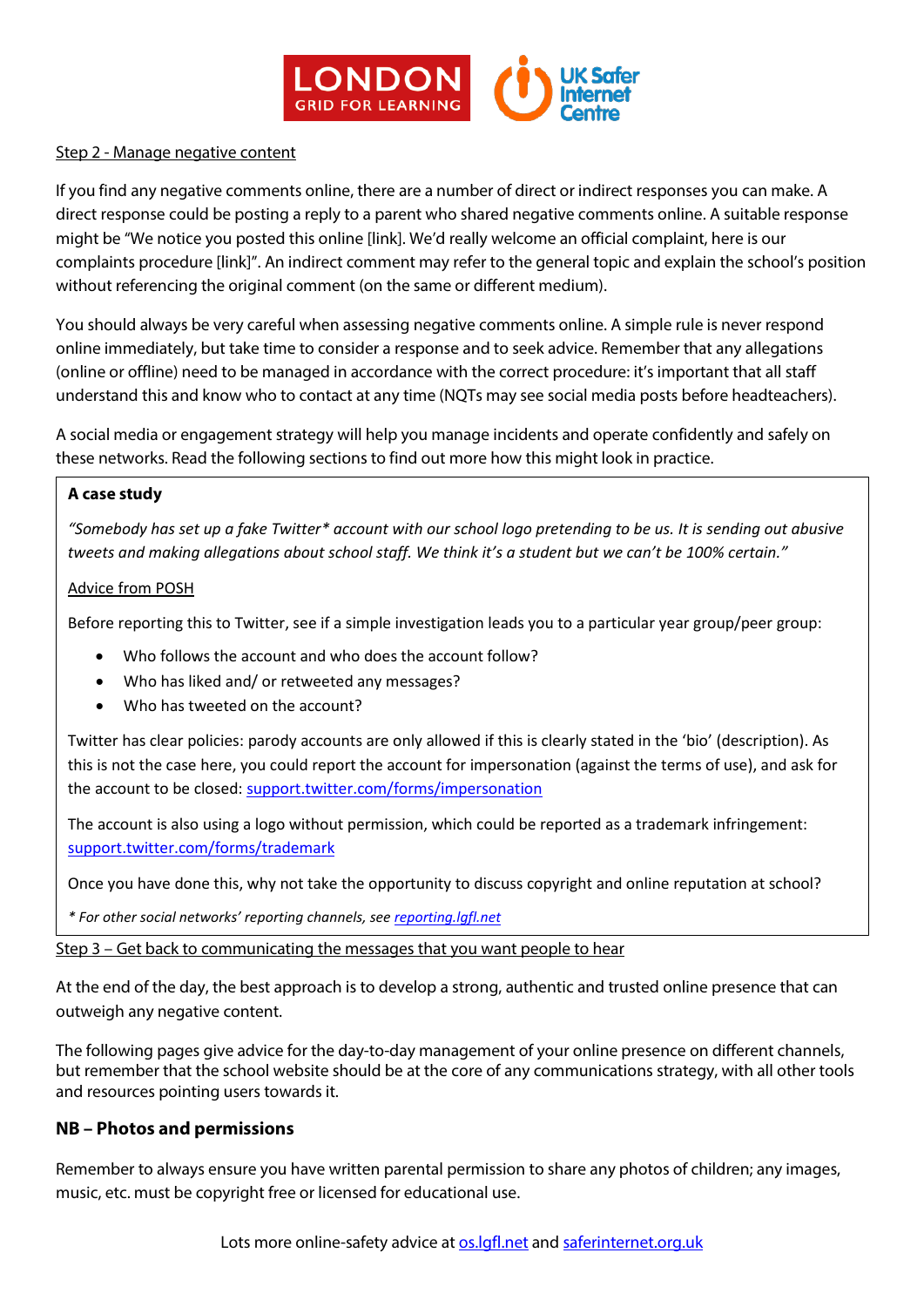

### **Part II - effective use of a website and social-media platforms**

### **Website**

Whatever social media or other digital channels you use, they should bring users back to your website. If your site is your primary resource, it is the easiest way to find out:

- What content interests users: popular pages, search terms and time spent on each page
- What content site does not: if a page hasn't been viewed in two years, is it worth keeping?
- Who your users are: include 'calls-to-action' for visitors to click and interact with, look for opportunities to collect contact information to help you tailor content to their needs.

How? There are free tools available that tell you all this very simply, e.g. Google Analytics [\(google.co.uk/analytics\)](https://www.google.co.uk/analytics).

### Accessibility

Your website should meet accessibility standards to ensure it can be read and viewed by as many users as possible. It is good practice anyway, but if you don't your site will be downgraded in search results by Google and others. Your web developer should be able to help with this, but remember:

- Avoid *italics* or flashing text, which are difficult to read, and 'tickers' which scroll across the page.
- Use as much white space as possible to make reading easier. Standard text should be black on white.
- Always include 'alt' and 'title' tags in the html code. Alt stands for alternative text (e.g. "picture of school gates") and is read out loud by screenreaders for partially sighted and blind people.
- You can run an accessibility check on your site, e.g. the Web Accessibility Initiative [\(w3.org/WAI\)](https://www.w3.org/WAI/)

### Search Engine Optimisation

Search Engine Optimisation (SEO) is all about making sure that search engines like Google give you a good rating, which means your webpages are shown higher up on the list of search results (so your news comes first!). If you are not in the top few results, research shows that many users who search for your school will never see your link.

Accessibility (see above) is one way to achieve a better SEO rating, but here are a few more suggestions:

• *Does your website have a sitemap?* 

A sitemap tells users where to find the information they're looking for directly from a search engine, e.g. term dates or school contact details. Search engines generate sitemaps over time, but if you submit them in advance (search on Google or Bing for "submit my sitemap"), it will be much quicker and more accurate.

- *What analytics do you have for your site?* Automatic usage statistics known as analytics help you understand which pages are most popular on your site, where users come from (e.g. Facebook or Twitter), and what device they are using (e.g. PC, mobile phone). One popular example is Google Analytics [\(analytics.google.com\)](https://analytics.google.com/).
- *Are the keywords up to date in your website metadata?*  Metadata is the information that summarises your webpage content; it is read by search engines. Keywords are common words that users search for. Tools such as Keyword Eye (there is a free signup option a[t keywordeye.com\)](http://www.keywordeye.com/) can help you manage this area.

*At the end of the day, remember posting great content is always the most important thing!*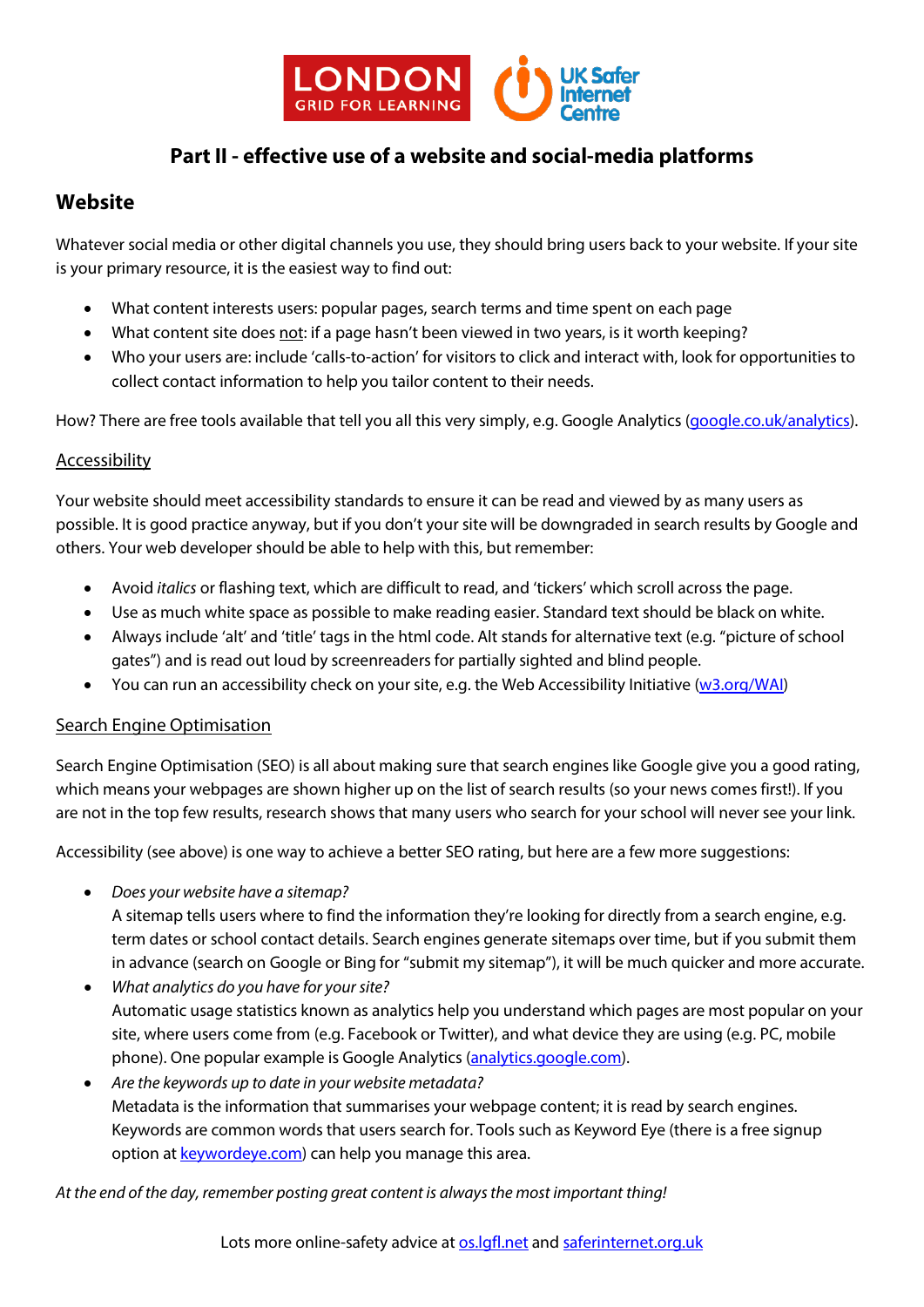

# **Social Media Strategy**

Before engaging with social networks, a school should develop a clear strategy to set out what it will be used for, who is responsible for maintaining it, what is appropriate/inappropriate, and how to engage with other users. And follow the general rule of using all channels to drive traffic back to your website.

- Remember that once something is online, everyone can see it – sometimes even if you delete it. But social media is by nature quick and responsive, so if you have a process to approve posts, give it a realistic timeframe.
- Manage usernames and passwords carefully, and ensure more than one person knows them (so you never lose control). Social media can be accessed from almost anywhere on any device, so a social media strategy should include rules about who can access it, when and where. Use a dedicated school e-mail account to register on social media.



- If your staff have personal social media accounts, you should have clear rules about accessing these on the same devices as your school accounts. It is very easy to post an update to the wrong account.
- Develop a policy for responding to posts and comments and decide whether other users can comment on or reply to your posts (you will change that in the settings). But you can't make it a policy to reply to positive comments but ignore negative ones – that won't work!
- Never enter into an argument online. If you receive adverse comments, politely thank the poster for their opinion and if appropriate invite them into school to discuss their concerns.
- If you think school social media accounts are being trolled (targeted for systematic abuse), quickly
	- o unfriend the troll (if applicable)
	- o remove objectionable comments
	- o report the user to the social network (examples at [reporting.lgfl.net](http://reporting.lgfl.net/)
	- o contact the police / law enforcement if comments are significantly threatening or specific
- Set rules around language and tone.
- Keep the details of the UK Safer Internet Centre's 'Professionals Online Safety Helpline' to hand. POSH can help with all safeguarding concerns and even has fast-track access to social networking providers.

I helpline@saferinternet.org.uk 0844 381 4772

This [advice page](https://schoolleaders.thekeysupport.com/pupils-and-parents/engaging-parents-and-carers/resolving-issues/parental-online-abuse-of-schools-advice-and-recourse/) has helpful guidance specifically regarding online comments from parents, including policy and practice from individual schools, plus legal implications. In a minority of cases, as detailed i[n this article,](http://www.eadt.co.uk/news/dad_who_called_walton_headteacher_child_abuser_on_facebook_given_a_restraining_order_1_4581516) legal action can result from inappropriate online behaviour. But as long as you are aware of what is going on and understand the implications, some negative content can even be ignored, and it is certainly better to ignore it than to overreact and cause a PR disaster (a[s this article](http://www.telegraph.co.uk/education/2016/06/08/academy-boss-threats-to-sue-parents-over-dictator-comments-on-fa/) shows).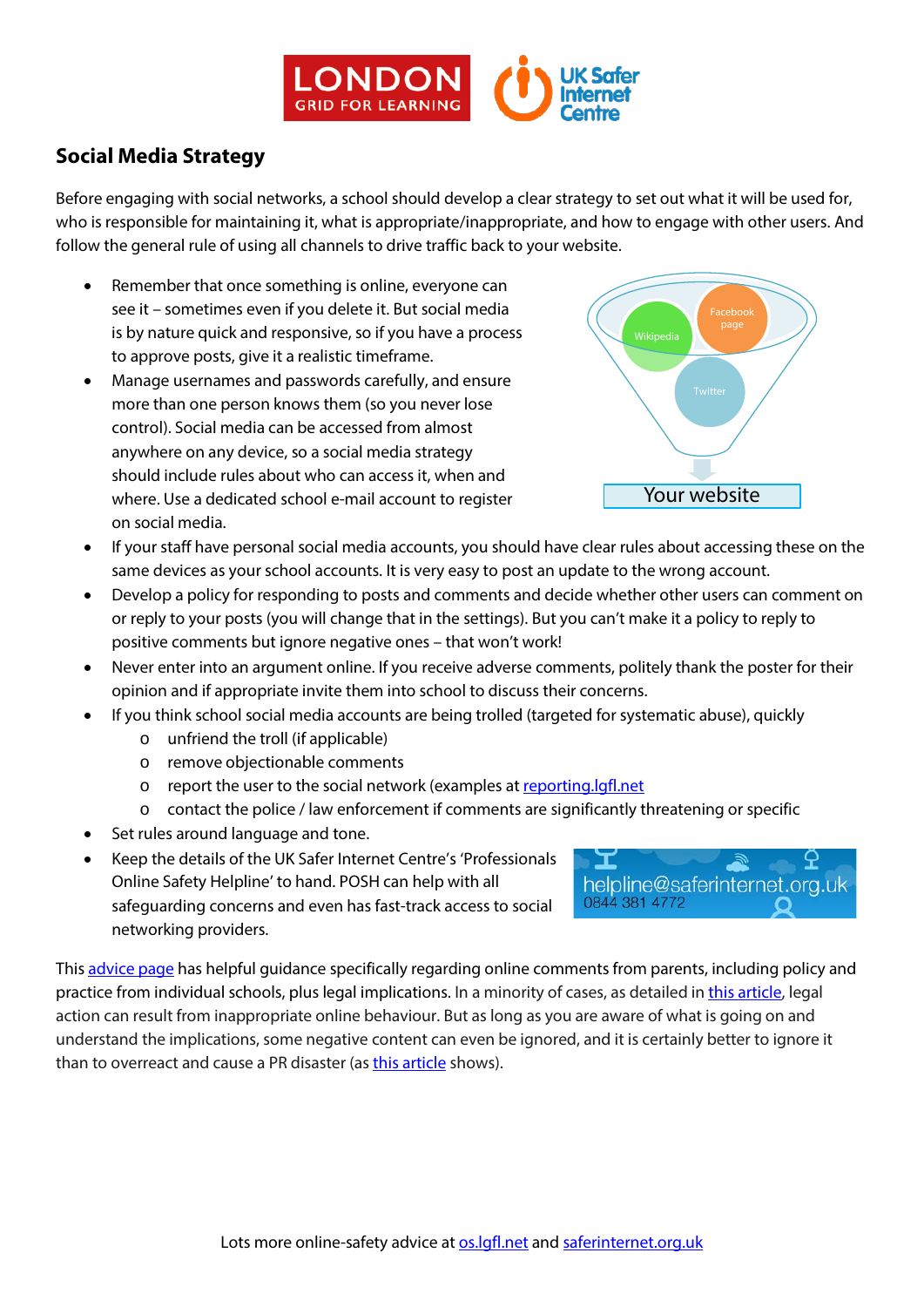

# **Facebook page**

Creating a Facebook page [\(facebook.com/help/104002523024878\)](https://www.facebook.com/help/104002523024878) is an effective way to communicate with parents and the wider school community and a great way of driving traffic back to your school website. Facebook is used by 50 per cent of the UK population, including parents. Some users even use it as a search engine and only trust content that they find there. An example of a school embracing social media is Whitehall Park in Islington [facebook.com/whitehallparkschool](http://www.facebook.com/whitehallparkschool.)

Some advice would be:

- Search for existing Facebook pages about your school, e.g. set up by parents or local groups. What does the automatically created page say (these are created as soon as someone 'checks in')?
- Your posts should include snippets of content from your website, e.g. news items, blog posts or updates. Always link back to the relevant page on your website.
- Create a page, not a personal profile. Pages allow you to share content and connect with parents, but are for organisations and businesses, like schools. Profiles are for individuals.
- You need a Facebook profile before you can create a page, so consider who would be most appropriate to do this. Once the page is live, other users should be given access to managing the page, with clear succession planning for when key staff leave the school (several staff should have admin rights).
- Limit posts initially to one per day until you are comfortable with the medium (maybe share a few relevant posts at different times each week as well), but at least one post a week is sufficient to begin with. Quality is far more important than quantity (remember Facebook is not Twitter with a different name!).
- Who will manage the page on a daily basis? The page may receiving comments or posts from visitors will you allow or disable this function?
- You cannot pre-approve comments before they are posted but you can delete them or block them if they contain certain words. They then won't show up on your page.
- You can also set a profanity filter for your page.
- Be careful what you share from the school account, as inappropriate links will affect your reputation. Staff members with access to the school account should be reminded of this regularly, as it is easy to share a page from the wrong account.
- Regularly check messages sent to your Facebook page, as parents may use it as an opportunity to contact the school.

### **Twitter**

A Twitter account [\(business.twitter.com/en/basics/create-a-twitter-business-profile.html\)](https://business.twitter.com/en/basics/create-a-twitter-business-profile.html) is a good way to show that your school is active and engaging. You can follow other local schools and organisations, educators, famous authors and individuals. It is a great way to quickly share stories and events. An example of good practice is <https://twitter.com/GraveneySchool>

- Is there the capacity to support Twitter? What is your strategy: Who will use it? For what? When? How?
- Remember that like Facebook, Twitter can be used to drive users back to your website.
- Search for Twitter accounts about your school have any been created by parents or local groups?
- Unlike Facebook, Twitter is all about quantity (aim for 5 posts a day), but it has a much smaller audience.
- Be careful what or who you retweet/follow, as this can affect your reputation.